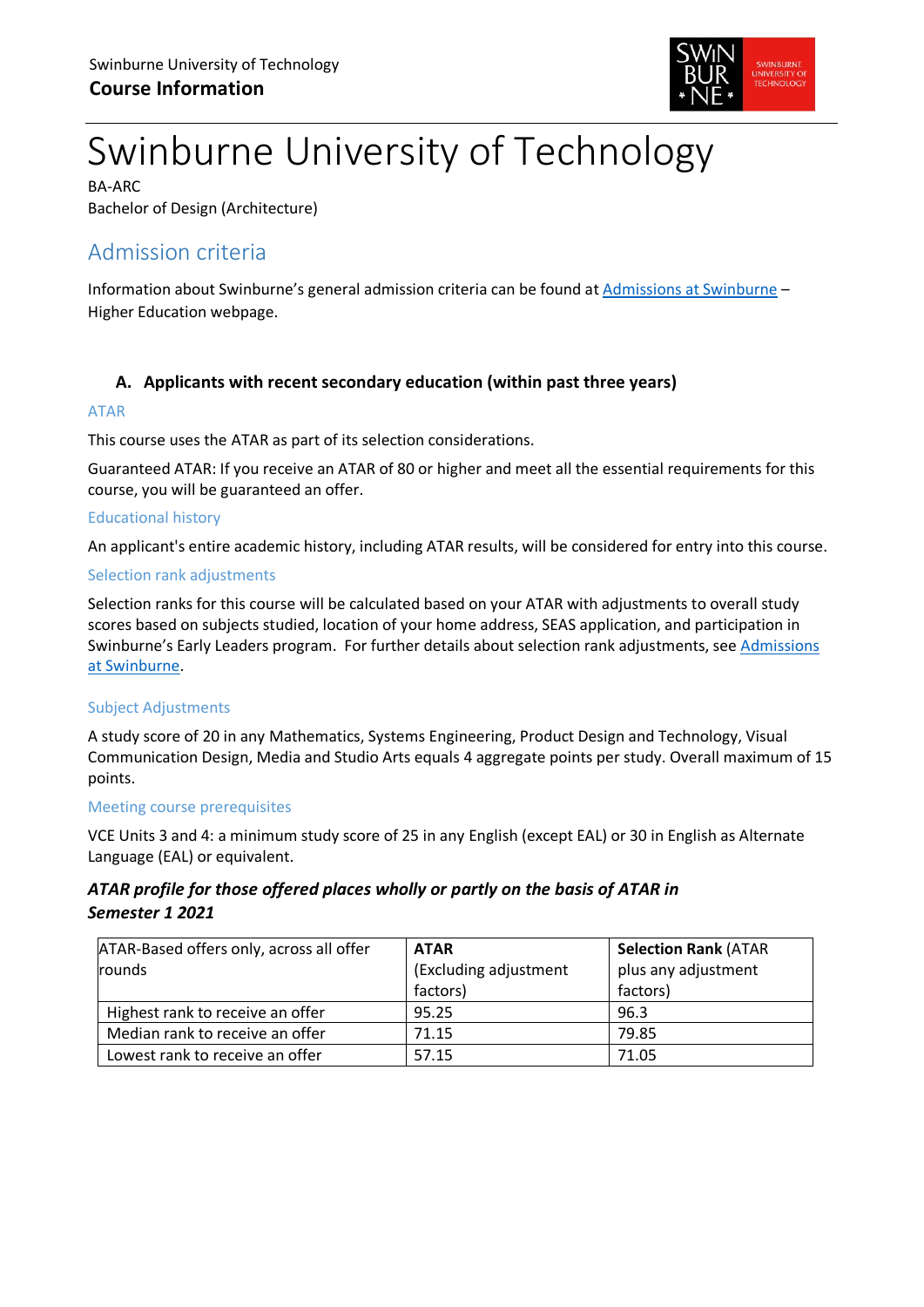

## **B. Applicants with higher education study**

#### Educational history

An applicant's entire academic history, including results from previous higher education study will be considered for entry into this course. If previous higher education qualifications are incomplete, results must have been obtained in the last seven years.

Meeting course prerequisites

As for Year 12 or equivalent.

#### STAT/Bridging courses

Applicants who do not meet the English prerequisites can sit [STAT Written English.](https://www.swinburne.edu.au/study/degrees/apply/admissions-test/) STAT results are valid for two years.

## **C. Applicants with vocational education and training**

#### Educational history

An applicant's entire academic history from the past seven years, including complete and/or incomplete post-secondary VET studies, will be considered for entry into this course. Only graded results will be considered.

#### Meeting course prerequisites

#### As for Year 12 or equivalent.

#### STAT/Bridging courses

Applicants who do not meet the English prerequisites can sit [STAT Written English.](https://www.swinburne.edu.au/study/degrees/apply/admissions-test/) STAT results are valid for two years.

#### **D. Applicants with work and life experience**

#### Entire academic record

This course uses an applicant's entire academic record as part of its selection considerations, including an applicant's ATAR results from the last seven years can be considered for entry into this course.

#### Meeting course prerequisites

As for Year 12 or equivalent.

#### STAT/Bridging courses

Applicants who do not meet the English prerequisites can sit [STAT Written English.](https://www.swinburne.edu.au/study/degrees/apply/admissions-test/) STAT results are valid for two years.

# Student profile

The table below gives an indication of the likely peer cohort for new students in this course. It provides data on students who commenced in this course in the most relevant recent intake period, including those admitted through all offer rounds and international students studying in Australia.